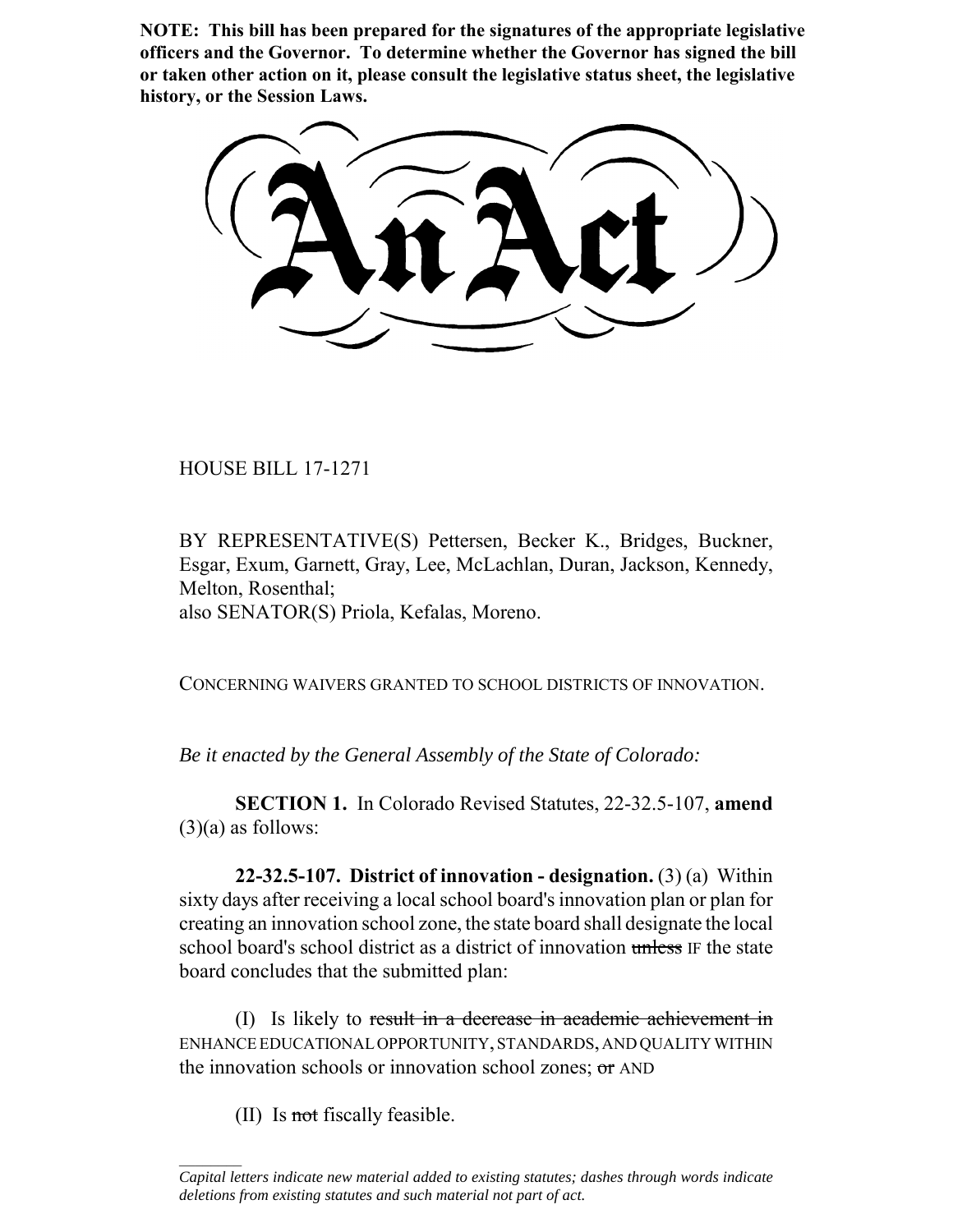**SECTION 2.** In Colorado Revised Statutes, 22-32.5-108, **amend**  $(5)(a)$  as follows:

**22-32.5-108. District of innovation - waiver of statutory and regulatory requirements.** (5) (a) If the local school board for a district of innovation revises an innovation plan as provided in section 22-32.5-110, the local school board may request and the state board shall grant, additional waivers or changes to existing waivers as necessary to accommodate the revisions to the innovation plan, AND THE STATE BOARD SHALL GRANT THE ADDITIONAL WAIVERS OR CHANGES TO EXISTING WAIVERS IF IT DETERMINES THAT THE NEW OR CHANGED WAIVERS WOULD ENHANCE EDUCATIONAL OPPORTUNITY, STANDARDS, AND QUALITY WITHIN THE INNOVATION SCHOOLS OR INNOVATION SCHOOL ZONES OF THE DISTRICT OF INNOVATION AND ARE FISCALLY FEASIBLE. In requesting a new waiver or a change to an existing waiver, the local school board shall demonstrate the consent of a majority of the teachers and a majority of the administrators employed at and a majority of the school advisory committee for each public school that is affected by the new or changed waiver.

**SECTION 3. Act subject to petition - effective date.** This act takes effect at 12:01 a.m. on the day following the expiration of the ninety-day period after final adjournment of the general assembly (August 9, 2017, if adjournment sine die is on May 10, 2017); except that, if a referendum petition is filed pursuant to section 1 (3) of article V of the state constitution against this act or an item, section, or part of this act within such period, then the act, item, section, or part will not take effect unless